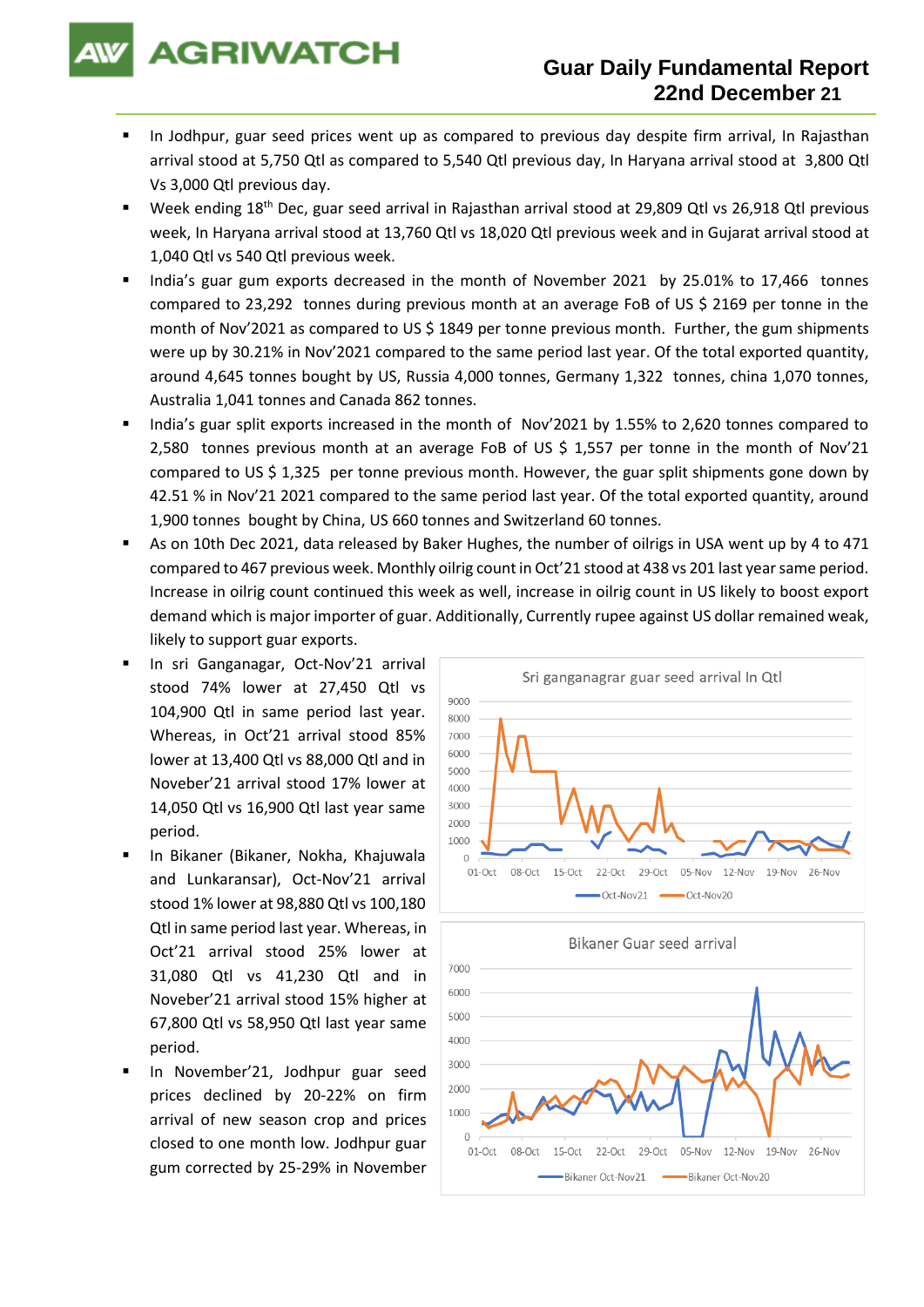

followed by weakness in guar seed prices. However, guar seed prices are still more than 45% higher YoY on lower production expectation.

- As per sources, farmers are willing to hold more guar produce this year due to anticipation of higher prices in future.
- According to Rajasthan govt 2021-22 first advance estimates, Guar seed production estimate pegged at 13.73 lakh tonnes vs 11.36 lakh tonne last year, Additionally, 2021-22 acreage stood at 21.13 lakh hectare as compared to 24.84 lakh hectare last year. Yield pegged higher at 650 kg/Ha vs 458 kg/Ha last year.
- According to Gujarat govt 2021-22 first advance estimates, Guar Seed production estimate pegged at 1.01 lakh tonne Vs 0.85 Lakh tonnes last year, Additionally, 2021-22 acreage stood at 1.21 lakh ha Vs 1.22 lakh ha. Yield pegged higher at 873 kg/ha Vs 699 Kg/ Ha last year.
- According to the provisional data from Agricultural and Processed Food Products Export Development Authority (APEDA), the guar gum exports from India increased by 30% to 1.07 lakh tonnes during April-July (2020-2021) this fiscal vs 0.82 lakh tonnes during the corresponding period last year. In value terms, the exports witnessed a decline of 27% to Rs. 865 crores vs Rs. 683 Cr. crores same period last year.

## **Previous Updates:**

- India's guar gum exports increased in the month of October 2021 by 21.74% to 23,292 tonnes compared to 19,132 tonnes during previous month at an average FoB of US \$ 1849 per tonne in the month of Oct'2021 as compared to US \$ 1756 per tonne previous month. Further, the gum shipments were up by 62.53% in Oct'2021 compared to the same period last year. Of the total exported quantity, around 10,083 tonnes bought by US, Russia 3,327 tonnes, Germany 2,711 tonnes, china 789 tonnes, Australia 466 tonnes and Canada 911 tonnes.
- India's guar split exports decreased in the month of Oct'2021 by 29.51% to 2,580 tonnes compared to 3,660 tonnes previous month at an average FoB of US \$ 1325 per tonne in the month of Oct'21 compared to US \$ 1,370 per tonne previous month. However, the guar split shipments gone down by 24.78 % in Oct 2021 compared to the same period last year. Of the total exported quantity, around 1,900 tonnes bought by China, US 500 tonnes and Netherland 120 tonnes.
- Outlook: The guar seed and guar gum prices are likely to trade with firm to steady bias amid firm demand. Guar seed prices are expected to trade around Rs5800-6500/Qtl.

| NCDEX-FUTURES MARKET – Guar Seed |         |      |             |      |              |               |         |           |         |
|----------------------------------|---------|------|-------------|------|--------------|---------------|---------|-----------|---------|
| <b>Contract</b>                  | %       | Open | <b>High</b> | Low  | <b>Close</b> | <b>Volume</b> | Change  | <b>OI</b> | Change  |
| $Jan-21$                         | $-0.12$ | 6098 | 6177        | 6064 | 6064         | 25325         | $-8275$ | 66440     | $-1375$ |
| <b>Feb-22</b>                    | $+0.07$ | 6166 | 6226        | 6130 | 6134         | 3710          | 2040    | 5440      | 1640    |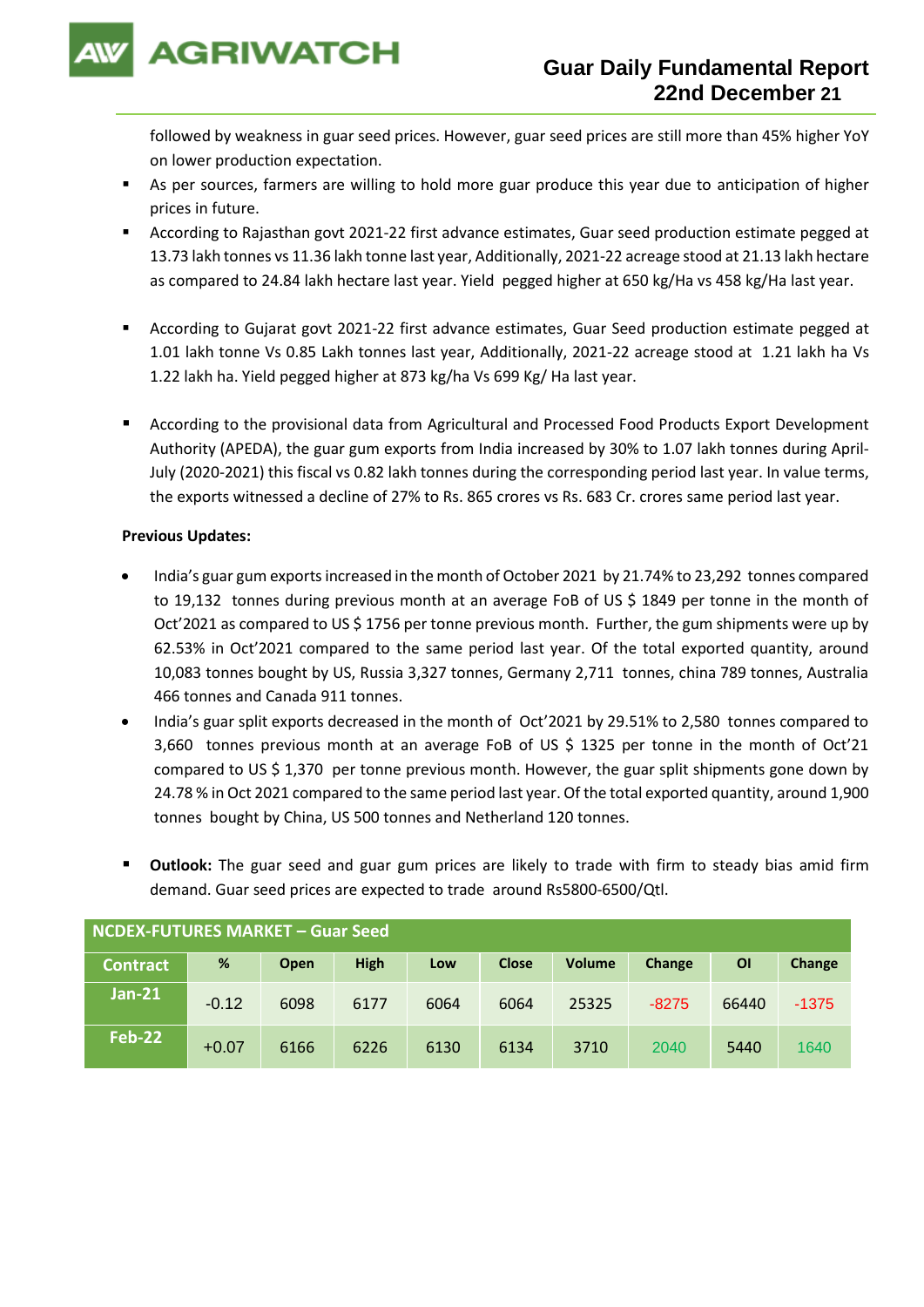

| <b>NCDEX-FUTURES MARKET- Guar Gum</b> |         |             |             |       |              |               |         |       |          |
|---------------------------------------|---------|-------------|-------------|-------|--------------|---------------|---------|-------|----------|
| <b>Contract</b>                       | %       | <b>Open</b> | <b>High</b> | Low   | <b>Close</b> | <b>Volume</b> | Change  | ΟI    | Change   |
| <b>Jan-21</b>                         | $+0.05$ | 11000       | 11127       | 10860 | 10873        | 11225         | $-1930$ | 47440 | $-1.040$ |
| <b>Feb-22</b>                         | $+0.15$ | 10984       | 11242       | 11000 | 11000        | 1900          | 415     | 3770  | 1,050    |

| <b>Guar seed Stock Position:</b> |              |                              |              |  |  |  |  |
|----------------------------------|--------------|------------------------------|--------------|--|--|--|--|
| <b>Stocks</b>                    | <b>Demat</b> | <b>In-Process</b>            | <b>Total</b> |  |  |  |  |
|                                  | 20-Dec-21    | 20-Dec-21                    | 20-Dec-21    |  |  |  |  |
| <b>Bikaner</b>                   | 17672        | 70                           | 17742        |  |  |  |  |
| <b>Deesa</b>                     | 138          | $\overline{\phantom{0}}$     | 138          |  |  |  |  |
| Sri Ganganagar                   | 1260         | -                            | 1260         |  |  |  |  |
| <b>Jodhpur</b>                   | 714          | $\qquad \qquad \blacksquare$ | 714          |  |  |  |  |
| <b>Nokha</b>                     | -            | ۰                            | ۰            |  |  |  |  |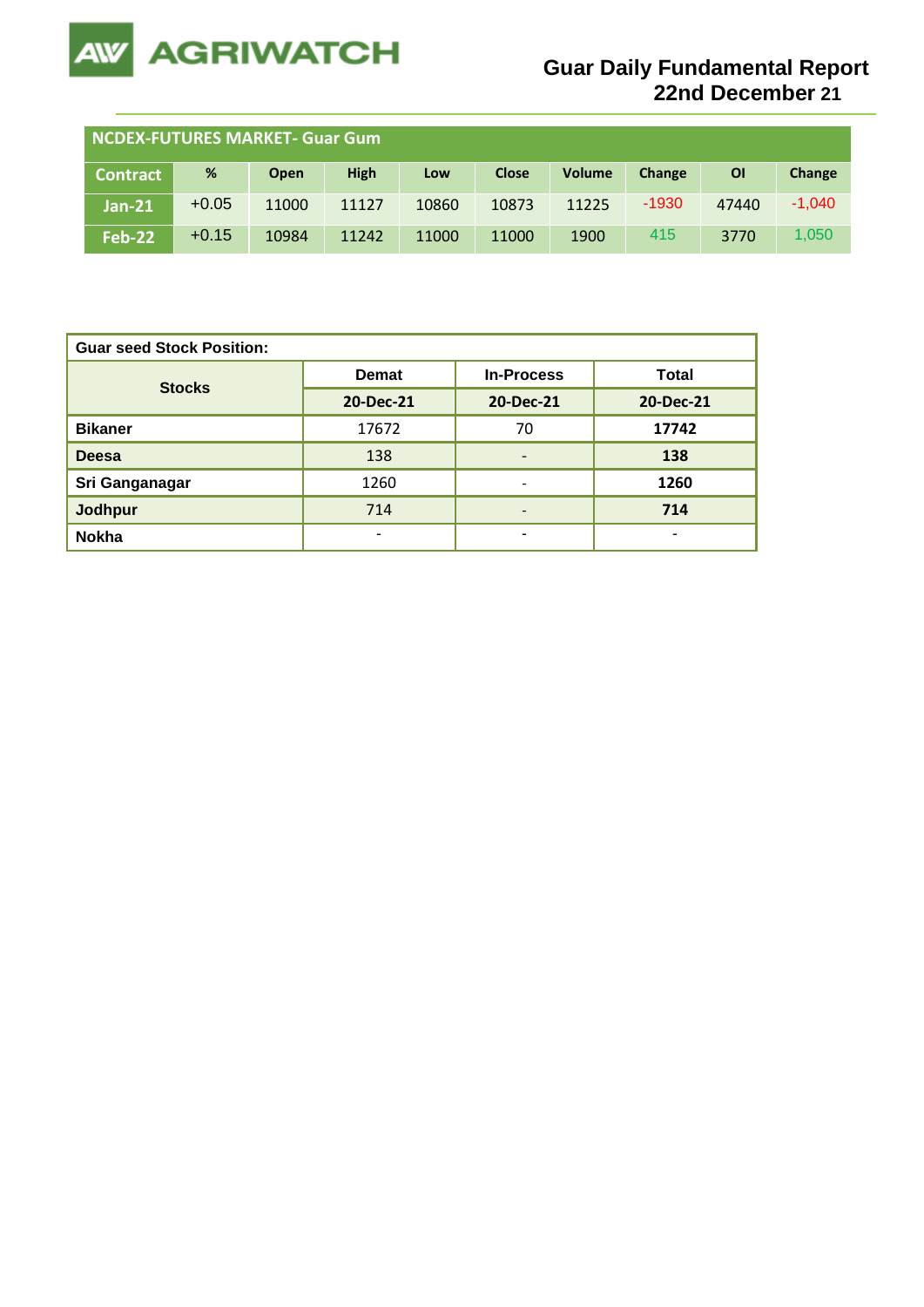

| <b>Guar Gum Stock Position:</b> |                |                              |                  |  |  |  |  |
|---------------------------------|----------------|------------------------------|------------------|--|--|--|--|
| <b>Stocks</b>                   | <b>Demat</b>   | <b>In-Process</b>            | <b>Total</b>     |  |  |  |  |
|                                 | 20-Dec-21      | 20-Dec-21                    | 20-Dec-21        |  |  |  |  |
| <b>Deesa</b>                    | 120            | $\qquad \qquad \blacksquare$ | 120              |  |  |  |  |
| <b>Bikaner</b>                  | 3984           | 60                           | 4044             |  |  |  |  |
| Jodhpur                         | 14448          | 209                          | 14657            |  |  |  |  |
| <b>Nokha</b>                    | 4199           | 20                           | 4219             |  |  |  |  |
| Sri Ganganagar                  | 90             | $\qquad \qquad -$            | 90               |  |  |  |  |
|                                 |                |                              | <b>21-Dec-21</b> |  |  |  |  |
| <b>Churi and Korma Prices:</b>  |                |                              | 21-Dec-21        |  |  |  |  |
| <b>Commodity</b>                | <b>Center</b>  |                              | Rs./75 kg.       |  |  |  |  |
| <b>Churi</b>                    | Jodhpur        |                              | 2300             |  |  |  |  |
| <b>Korma</b>                    | Jodhpur        |                              | 3500             |  |  |  |  |
| <b>Churi</b>                    | Sri Ganganagar |                              | 2475             |  |  |  |  |
| <b>Korma</b>                    | Sri Ganganagar |                              | 3675             |  |  |  |  |

| <b>Guar Export Prices:</b>         | 21-Dec-21                   | 21-Dec-21     |               |
|------------------------------------|-----------------------------|---------------|---------------|
|                                    | Variety                     | Value (Rs/Kg) | Value (\$/MT) |
| <b>Guargum/Split (Mundra Port)</b> |                             | <b>NR</b>     | <b>NR</b>     |
| <b>Guargum Powder</b>              | 200 Mesh 5000<br><b>CPS</b> | <b>NR</b>     | <b>NR</b>     |
|                                    | 200 Mesh 3500<br><b>CPS</b> | <b>NR</b>     | <b>NR</b>     |
| <b>Guargum Meal</b>                | Meal 40%                    | <b>NR</b>     | <b>NR</b>     |
|                                    | Meal 50%                    | <b>NR</b>     | <b>NR</b>     |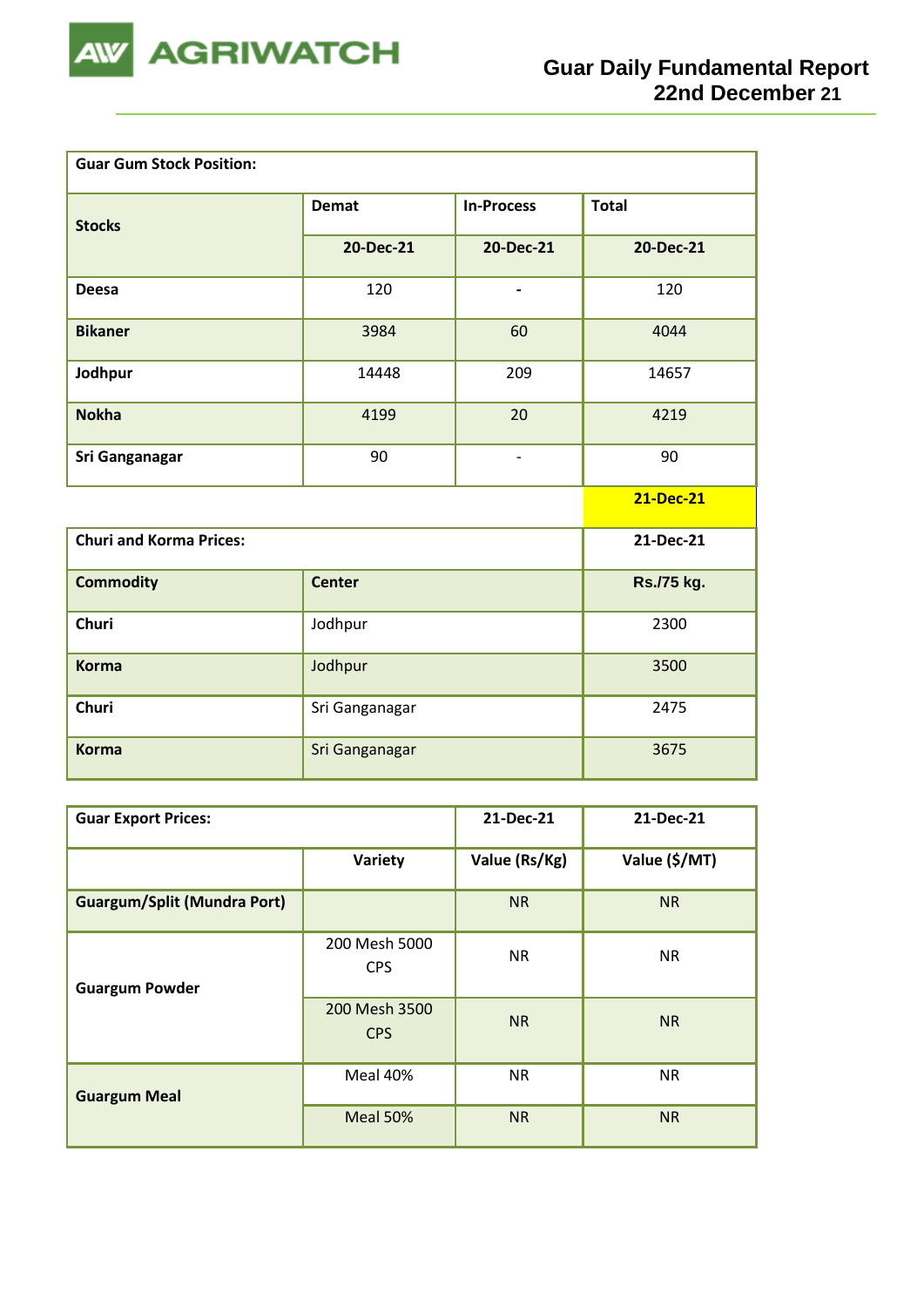

| <b>Guar seed EDD:</b> |                          |                          |                          |                          |                          |
|-----------------------|--------------------------|--------------------------|--------------------------|--------------------------|--------------------------|
|                       | 10-Jan-21                | 10-Feb-22                | 10-Mar-22                | 10-Apr-22                | 10-May-22                |
| <b>Bikaner</b>        | 1582                     | 502                      | 40                       | 20                       | 3783                     |
| <b>Deesa</b>          | $\overline{\phantom{0}}$ | $\overline{a}$           | ٠                        | -                        | $\overline{\phantom{a}}$ |
| Sri Ganganagar        | $\overline{a}$           | $\overline{\phantom{a}}$ |                          |                          | 371                      |
| Jodhpur               | $\overline{\phantom{0}}$ | $\overline{\phantom{0}}$ | $\overline{\phantom{0}}$ | $\overline{\phantom{a}}$ | 50                       |
| <b>Nokha</b>          |                          | $\overline{\phantom{0}}$ | $\overline{\phantom{a}}$ | -                        | $\overline{\phantom{a}}$ |

| <b>Guar Gum EDD:</b> |                          |                          |                          |                          |                          |  |  |  |
|----------------------|--------------------------|--------------------------|--------------------------|--------------------------|--------------------------|--|--|--|
|                      | 10-Jan-21                | 10-Feb-22                | 10-Mar-22                | 10-Apr-22                | 10-May-22                |  |  |  |
|                      |                          |                          |                          |                          |                          |  |  |  |
| <b>Deesa</b>         | $\overline{\phantom{0}}$ | $\overline{\phantom{0}}$ | $\overline{\phantom{a}}$ | $\overline{\phantom{0}}$ | $\overline{\phantom{0}}$ |  |  |  |
| <b>Bikaner</b>       | 314                      | 74                       | 596                      | $\overline{\phantom{0}}$ | 1220                     |  |  |  |
| Jodhpur              | 80                       | 313                      | 546                      | 690                      | 3360                     |  |  |  |
| <b>Nokha</b>         | 170                      | 339                      | 249                      | 389                      | 1220                     |  |  |  |
| Sri Ganganagar       | $\overline{\phantom{0}}$ | 10                       | $\overline{\phantom{0}}$ | 30                       | 40                       |  |  |  |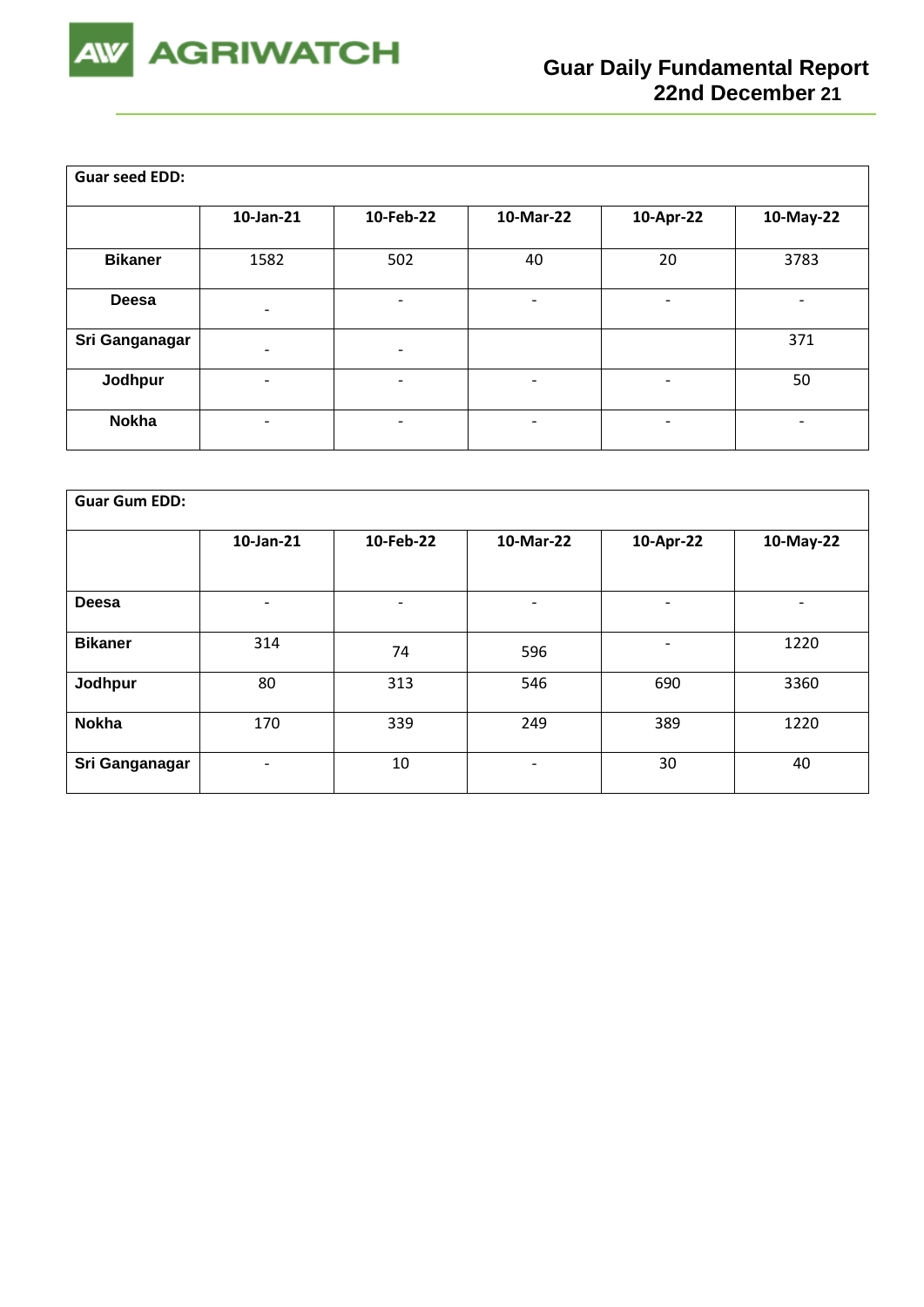

| <b>Guar Seed Prices at Key Spot Markets:</b> |                    |                           |                |                        |                          |  |  |
|----------------------------------------------|--------------------|---------------------------|----------------|------------------------|--------------------------|--|--|
| <b>Commodity</b>                             |                    |                           |                | <b>Prices (Rs/Qtl)</b> |                          |  |  |
| <b>Guar Seed</b>                             | <b>District</b>    | <b>Centre</b>             | <b>21-Dec-</b> | <b>20-Dec-</b>         | <b>Change</b>            |  |  |
|                                              |                    | Jodhpur (Loose)           | 21<br>5750     | 21<br>5700             | 50                       |  |  |
|                                              | Jodhpur            | Jodhpur(Delivery)         | 6038           | 5985                   | 53                       |  |  |
|                                              |                    | Sri-Ganganagar(Loose)     | 5850           | 6000                   | $-150$                   |  |  |
|                                              |                    | Sri-Ganganagar (Delivery) | 6000           | 6150                   | $-150$                   |  |  |
|                                              | Sri-Ganganagar     | Rawla (Loose)             | 5800           | 5700                   | 100                      |  |  |
|                                              |                    | Gharsana (Loose)          | 6100           | 6000                   | 100                      |  |  |
|                                              |                    |                           | 5900           | 6000                   | $-100$                   |  |  |
|                                              |                    | Raisinghnagar (Loose)     |                |                        |                          |  |  |
|                                              |                    | Bikaner (Loose)           | 5900           | 5800                   | 100                      |  |  |
|                                              |                    | <b>Bikaner (Delivery)</b> | 6195           | 6090                   | 105                      |  |  |
|                                              |                    | Nokha(Loose)              | 5800           | 5800                   | <b>Unch</b>              |  |  |
| Rajasthan                                    | <b>Bikaner</b>     | Nokha (Delivery)          | 6090           | 6090                   | <b>Unch</b>              |  |  |
|                                              |                    | Khajuwala (Loose)         | 5900           | 5800                   | 100                      |  |  |
|                                              |                    | Khajuwala (Delivery)      | 6195           | 6090                   | 105                      |  |  |
|                                              |                    | Lunkaransar (Loose)       | 5900           | 5700                   | 200                      |  |  |
|                                              | Hanumangarh        | Hanumangarh (Loose)       | 5800           | 5900                   | $-100$                   |  |  |
|                                              |                    | Hanumangarh (Delivery)    | 6090           | 6195                   | $-105$                   |  |  |
|                                              |                    | Nohar (Loose)             | <b>NR</b>      | <b>NR</b>              | $\overline{\phantom{0}}$ |  |  |
|                                              |                    | Pilibanga (Loose)         | 5800           | 5600                   | 200                      |  |  |
|                                              | <b>Nagaur</b>      | Nagaur (Loose)            | 5825           | 5700                   | 125                      |  |  |
|                                              | Churu              | Churu (Delivery)          | 5375           | 5375                   | <b>Unch</b>              |  |  |
|                                              | Alwar              | Alwar (Loose)             | 4550           | 4550                   | <b>Unch</b>              |  |  |
|                                              | <b>Hisar</b>       | Adampur (Loose)           | 5700           | 5600                   | 100                      |  |  |
|                                              |                    | Adampur (Delivery)        | 5985           | 5880                   | 105                      |  |  |
|                                              | <b>Bhiwani</b>     | Bhiwani (Delivery)        | <b>NR</b>      | 5775                   | $\overline{\phantom{a}}$ |  |  |
|                                              |                    | Siwani (Loose)            | 5900           | 5850                   | 50                       |  |  |
| Haryana                                      |                    | Sirsa (Loose)             | 5715           | 5650                   | 65                       |  |  |
|                                              |                    | Dhabwali (Loose)          | <b>NR</b>      | <b>NR</b>              | -                        |  |  |
|                                              | <b>Sirsa</b>       | Dhabwali (Delivery)       | <b>NR</b>      | <b>NR</b>              | $\blacksquare$           |  |  |
|                                              |                    | Ellanabad (Loose)         | <b>NR</b>      | <b>NR</b>              | -                        |  |  |
|                                              | Fatehabad          | Fatehabad (Loose)         | 5250           | 5250                   | <b>Unch</b>              |  |  |
|                                              | <b>Banaskantha</b> | Deesa (Loose)             | <b>NA</b>      | <b>NA</b>              | $\overline{\phantom{0}}$ |  |  |
|                                              | Patan              | Patan (Loose)             | 5505           | 5505                   | <b>Unch</b>              |  |  |
| Gujarat                                      | Rajkot             | Rajkot (Loose)            | 5675           | 5705                   | $-30$                    |  |  |
|                                              | Jamnagar           | Dhrol (Loose)             | <b>NA</b>      | <b>NA</b>              | $\blacksquare$           |  |  |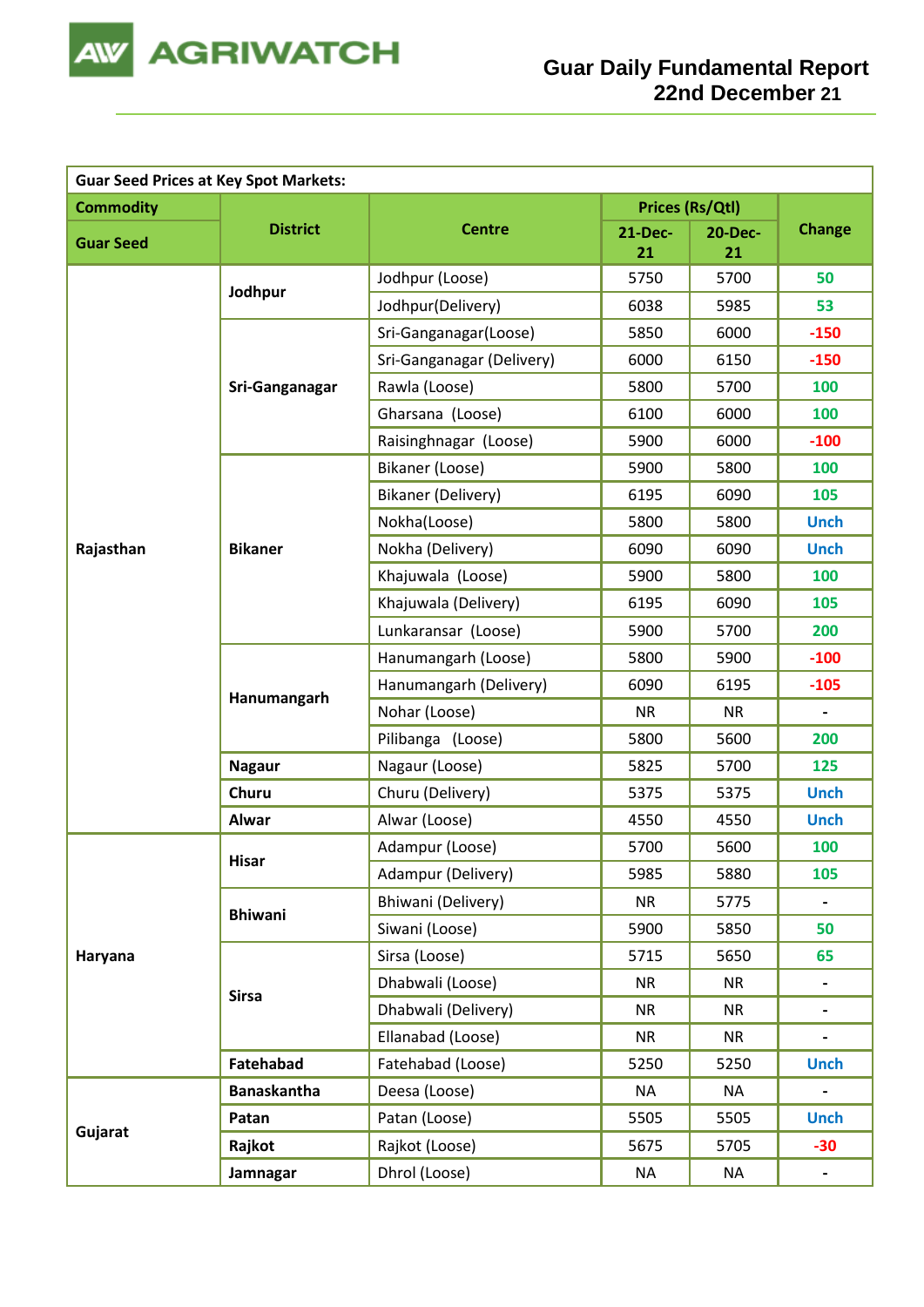

## **Guar Daily Fundamental Report 22nd December 21**

| <b>Madhya Pradesh</b> | <b>Gwalior</b> | Dabra (Loose)   | <b>NA</b> | <b>NA</b> | $\overline{\phantom{0}}$ |  |  |  |  |
|-----------------------|----------------|-----------------|-----------|-----------|--------------------------|--|--|--|--|
| <b>Guar Gum</b>       |                |                 |           |           |                          |  |  |  |  |
| Rajasthan             | Jodhpur        | Jodhpur         | 11000     | 10900     | 100                      |  |  |  |  |
|                       | Alwar          | Alwar           | <b>NR</b> | <b>NR</b> | $\hbox{ }$               |  |  |  |  |
|                       | Hanumangarh    | Nohar           | <b>NR</b> | <b>NR</b> | $\blacksquare$           |  |  |  |  |
|                       | <b>Bhiwani</b> | Bhiwani         | <b>NR</b> | 10300     | $\blacksquare$           |  |  |  |  |
|                       |                | <b>Sirsa</b>    | 11200     | 11000     | 200                      |  |  |  |  |
| Haryana               | <b>Sirsa</b>   | <b>Dhabwali</b> | <b>NR</b> | <b>NR</b> | $\blacksquare$           |  |  |  |  |
|                       |                | Ellanabad       | <b>NR</b> | <b>NR</b> | $\blacksquare$           |  |  |  |  |
|                       | Fatehabad      | Fatehabad       | 11100     | 10900     | 200                      |  |  |  |  |

| <b>Guar Seed Arrivals in Key Centers</b> |                    |                |                |                            |                          |  |  |  |
|------------------------------------------|--------------------|----------------|----------------|----------------------------|--------------------------|--|--|--|
| <b>Commodity</b>                         |                    |                |                | <b>Arrivals (Quintals)</b> |                          |  |  |  |
| <b>Guar Seed</b>                         | <b>District</b>    | <b>Centre</b>  | <b>21-Dec-</b> | <b>20-Dec-</b>             | <b>Change</b>            |  |  |  |
|                                          |                    |                | 21             | 21                         |                          |  |  |  |
|                                          | Jodhpur            | Jodhpur        | 60             | 100                        | $-40$                    |  |  |  |
|                                          |                    | Sri-Ganganagar | 200            | 200                        | <b>Unch</b>              |  |  |  |
|                                          | Sri-Ganganagar     | Rawla          | 80             | 100                        | $-20$                    |  |  |  |
|                                          |                    | Gharsana       | 100            | 150                        | $-50$                    |  |  |  |
|                                          |                    | Raisinghnagar  | 100            | 100                        | <b>Unch</b>              |  |  |  |
|                                          |                    | <b>Bikaner</b> | 1200           | 1500                       | $-300$                   |  |  |  |
|                                          | <b>Bikaner</b>     | Nokha          | 800            | 700                        | 100                      |  |  |  |
| Rajasthan                                |                    | Khajuwala      | 300            | 400                        | $-100$                   |  |  |  |
|                                          |                    | Lunkaransar    | 1500           | 1500                       | <b>Unch</b>              |  |  |  |
|                                          | Hanumangarh        | Hanumangarh    | 150            | 80                         | 70                       |  |  |  |
|                                          |                    | Nohar          | <b>NR</b>      | <b>NR</b>                  | $\overline{\phantom{a}}$ |  |  |  |
|                                          |                    | Pilibanga      | 100            | 150                        | $-50$                    |  |  |  |
|                                          | <b>Nagaur</b>      | Nagaur         | 1000           | 400                        | 600                      |  |  |  |
|                                          | <b>Churu</b>       | Churu          | 100            | 100                        | <b>Unch</b>              |  |  |  |
|                                          | Alwar              | Alwar          | 60             | 60                         | <b>Unch</b>              |  |  |  |
|                                          | <b>Hisar</b>       | Adampur        | 1000           | 500                        | 500                      |  |  |  |
|                                          | <b>Bhiwani</b>     | <b>Bhiwani</b> | <b>NR</b>      | 800                        | $\overline{\phantom{a}}$ |  |  |  |
|                                          |                    | Siwani         | 200            | 300                        | $-100$                   |  |  |  |
| Haryana                                  |                    | Sirsa          | 2500           | 1300                       | 1200                     |  |  |  |
|                                          | <b>Sirsa</b>       | Dhabwali       | <b>NR</b>      | <b>NR</b>                  | $\overline{\phantom{a}}$ |  |  |  |
|                                          |                    | Ellanabad      | <b>NR</b>      | <b>NR</b>                  | $\frac{1}{2}$            |  |  |  |
|                                          | <b>Fatehabad</b>   | Fatehabad      | 100            | 100                        | <b>Unch</b>              |  |  |  |
|                                          | <b>Banaskantha</b> | Deesa          | <b>NA</b>      | <b>NA</b>                  |                          |  |  |  |
| Gujarat                                  | Patan              | Patan          | 15             | 81                         | $-66$                    |  |  |  |